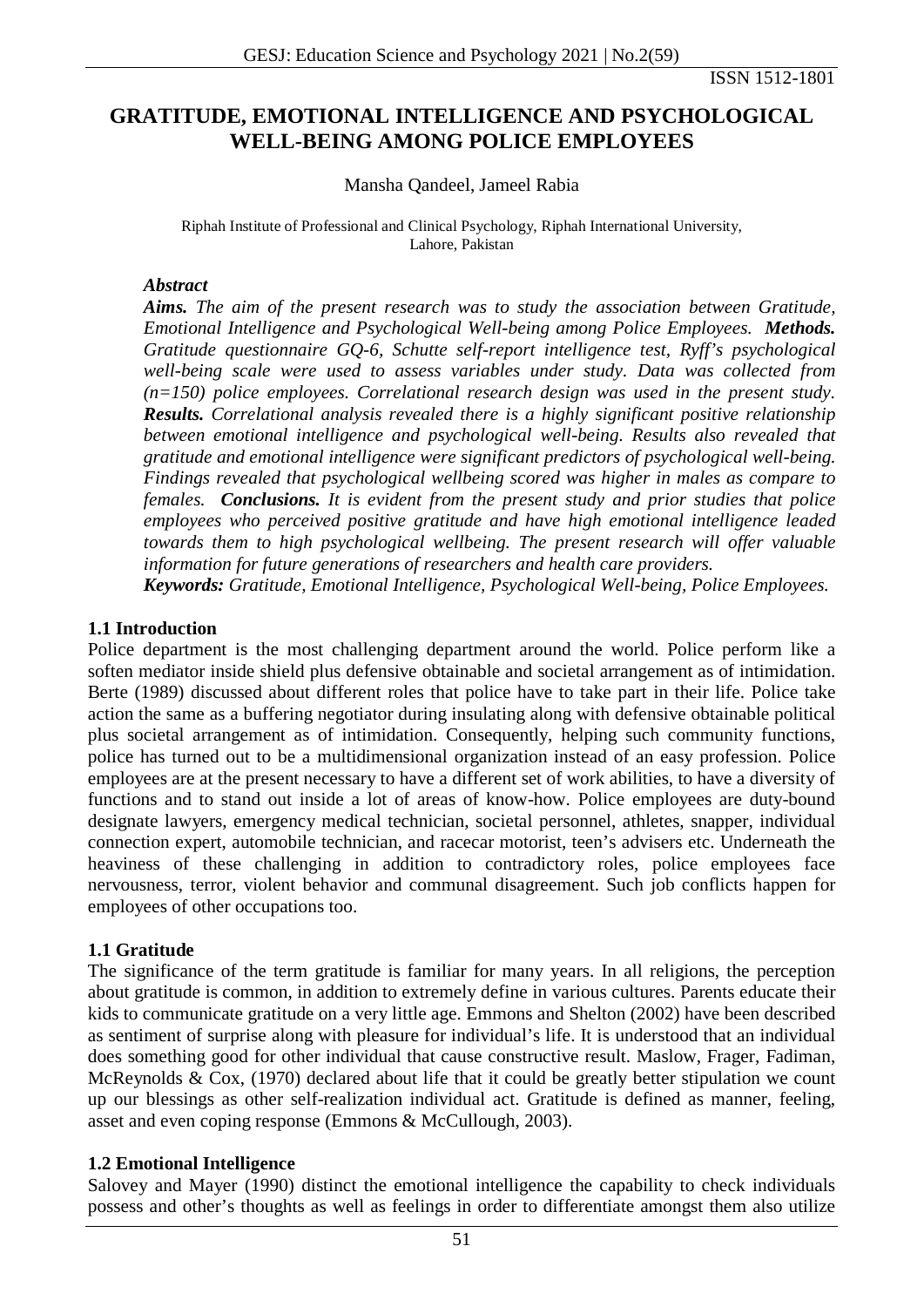this knowledge to lead individual's way of thoughts and dealings. Emotional intelligence is attention-grabbing and attractive phrase but it is notorious, extremely arguable and there is no harmony about its single definition. Emotional intelligence helps persons to get the life superiority that will construct them victorious and satisfied by guiding the actions of persons. In this common sense, the studies paying attention on dimension of Emotional intelligence level have been rising gradually. Emotional intelligence is important for developing and maintaining relationships with others. Fundamentally people have to deal with many kinds of people in different situation. Studies have recognized that high levels of emotional intelligence effect in superior psychological and physical well-being. (Salovey& Mayer,1990).

#### **1.3 Psychological Wellbeing**

Psychological well-being is the most essential psychosomatic factor that it finds out the achievement of an individual in every field. While psychological well-being is just as essential as physiological well-being, so inhabitants must know that the psychological well-being is also essential for success. Psychological well-being includes the short- range and long-standing psychological performance likewise having both positive health (for instance, positive affectivity plus confidence) and unenthusiastic health for example; anxiety, hopelessness, and exhaustion. Hopeful and unenthusiastic affectivity are two points of psychological well-being (Brough, 2005).

#### **Rationale of the Study**

The aim of the present research was to study the relationship between gratitude, emotional intelligence and psychological well-being among police employees. There are less studies conducted on police employees with gratitude, emotional intelligence and psychological well-being, and that is why there is need to work on this domain to complete this gap. And the present research is an effort to fulfilling this gap. The present study was directed to assist police employees and specially officers to understand in what way gratitude and emotional intelligence play a significant effect on the psychological wellbeing of police employees. The main purpose of the current study was to provide insight to societal and clinical setting about gratitude and its effect on the psychological wellbeing of police employees. Though, a positive sense of gratitude and emotional intelligence was crucial for personal's development in relations of communication, skills, understandings and psychological wellbeing. Therefore, the core aim of the current research is to provide insight to police employees, social workers and policy makers especially mental health professionals to understand that how much gratitude and emotional intelligence show a significant influence on the on the psychological wellbeing of police employees. This insight information can be particularly useful for mental health professionals that provides mental health care services, as well as, for policy makers who make strategies and polices for better psychological wellbeing in the society.

## **2. Method**

#### **2.1 Research Design**

Correlational research design was used in present study.

#### **2.2 Sample and Sampling Strategy**

Purposive sampling strategy was utilized to recruit sample of (n=150) police employees.

#### **2.3 Procedure**

Firstly, researcher got official ethical clearance letter from University. Consent was taken from the authors of scales. Researcher prepare the booklet comprising on the informed consent hold demographic sheet and scales, provided to the members and collect data then pilot study and main study was conducted.

#### **2.4**

## **2.5 Assessment Measures**

**2.4.1 Gratitude Questionnaire (GQ-6).**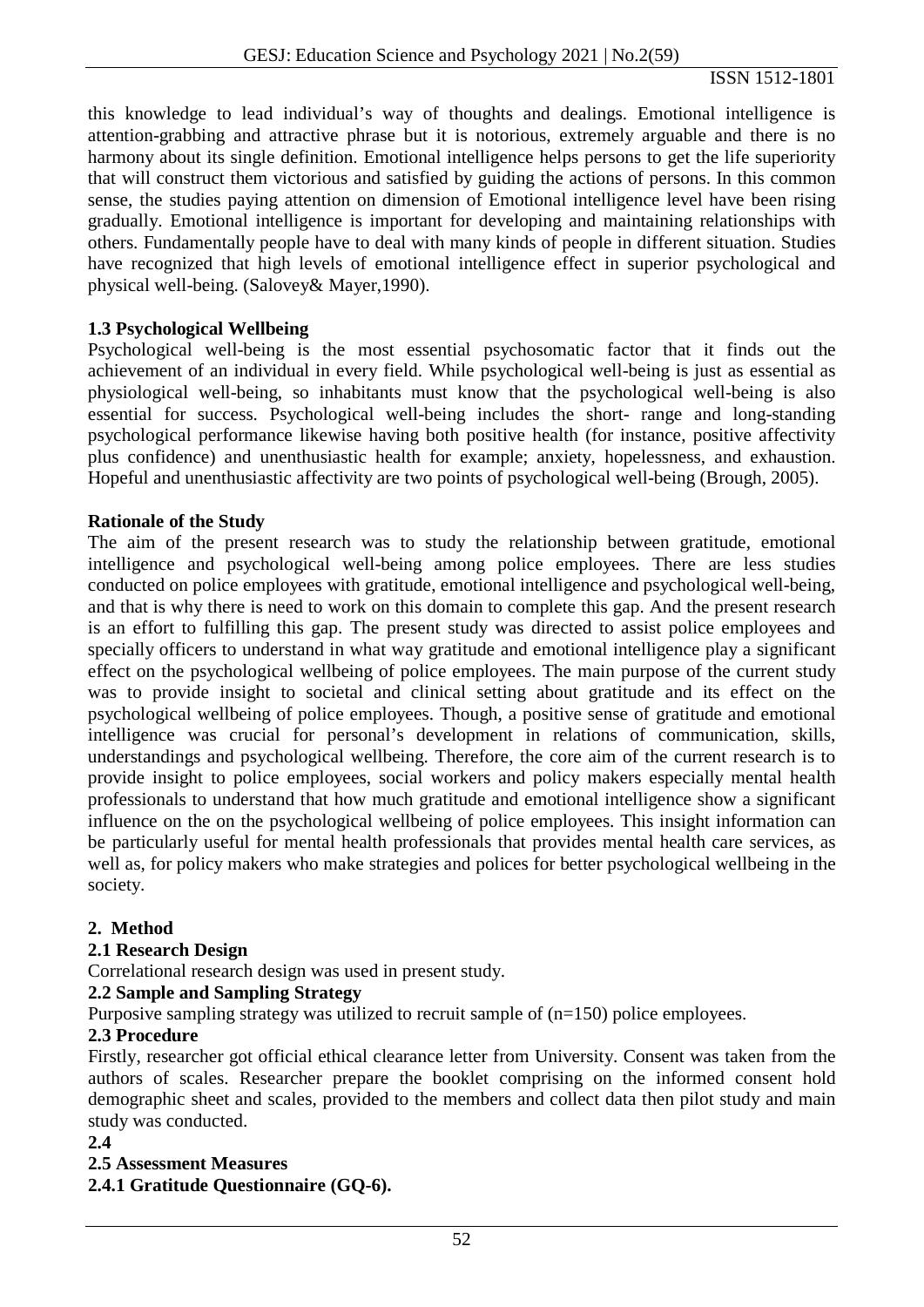McCullough et al., (2002) developed The Gratitude Questionnaire (GQ-6) to assess the nature of a person to familiarity with gratitude.GQ-6 has six items. Candidate rate every item on a 7- point Likert scale range starting (1=strongly disagree) to (7=strongly agree). The current research revealed reliability of gratitude questionnaire (GQ-6) was ( $\alpha$ = .77). Gratitude questionnaire (GQ-6) was used to measure Gratitude variable in the present study.

### **2.4.2 Schutte Emotional Intelligence Scale.**

Schutte emotional intelligence scale developed (Schutte, 1998). This scale had 33 items. Every item of scale was assessed on 5-point Likert (1=strongly agree to (5=strongly disagree). The current research revealed reliability of Schutte Emotional Intelligence Scale was  $(\alpha = .91)$ . Schutte emotional intelligence scale was used to assess Emotional Intelligence variable in the current study. **2.4.3 Psychological Well-Being Scale.** 

This scale was developed by Ryff, (1989). The original version consists of six extents of 20 items each. This scale consists of 84 items. Each statement using 6-point Likert scale (1=strongly agree) to (6=strongly disagree). The current research found reliability of psychological wellbeing scale was ( $\alpha$ = .52). Psychological wellbeing scale was used to measure the Psychological Wellbeing variable in the present study.

#### **3. Results**

#### **Table 1**

*Pearson Product Moment Correlation Analysis between Study Variables in Police Employees (n=150)*

|                | <b>Variables</b>                                                                                                                                                                                                                                                                                                                   |                          |                          |                          |  |
|----------------|------------------------------------------------------------------------------------------------------------------------------------------------------------------------------------------------------------------------------------------------------------------------------------------------------------------------------------|--------------------------|--------------------------|--------------------------|--|
|                | Gratitude                                                                                                                                                                                                                                                                                                                          | $\overline{\phantom{0}}$ | 45**                     |                          |  |
|                | <b>Emotional Intelligence</b>                                                                                                                                                                                                                                                                                                      | $\overline{\phantom{a}}$ | $\overline{\phantom{a}}$ | $.16*$                   |  |
| $\mathfrak{I}$ | Psychological Wellbeing                                                                                                                                                                                                                                                                                                            | $\overline{\phantom{0}}$ | $\overline{\phantom{0}}$ | $\overline{\phantom{0}}$ |  |
|                | $\mathbf{a}$ $\mathbf{b}$ $\mathbf{c}$ $\mathbf{c}$ $\mathbf{c}$ $\mathbf{d}$ $\mathbf{c}$ $\mathbf{c}$ $\mathbf{c}$ $\mathbf{c}$ $\mathbf{c}$ $\mathbf{c}$ $\mathbf{c}$ $\mathbf{c}$ $\mathbf{c}$ $\mathbf{c}$ $\mathbf{c}$ $\mathbf{c}$ $\mathbf{c}$ $\mathbf{c}$ $\mathbf{c}$ $\mathbf{c}$ $\mathbf{c}$ $\mathbf{c}$ $\mathbf{$ |                          |                          |                          |  |

 $** \overline{P} < 0.01, *P < 0.05$ 

Results showed that emotional intelligence has significant ( $p < .05$ ) positive relationship with psychological wellbeing of police employees.

#### **Table 2**

*Hierarchal Regression Analysis Used to Predicting Psychological-Wellbeing (n=150)*

|                                                    | <b>Psychological Wellbeing</b> |           |  |  |
|----------------------------------------------------|--------------------------------|-----------|--|--|
|                                                    | <b>Police Employees</b>        |           |  |  |
| <b>Predictors</b>                                  | $\Delta$ R <sup>2</sup>        |           |  |  |
| Step 1                                             | ***<br>.01                     |           |  |  |
| Gratitude                                          |                                | $-.15***$ |  |  |
| Step 3                                             | $.08\dots$                     |           |  |  |
| <b>Emotional Intelligence</b>                      |                                | $2.93***$ |  |  |
| Total R <sup>2</sup>                               | 09%                            |           |  |  |
| $N_{\alpha\beta\alpha}$ *n $\geq$ 05 **n $\geq$ 01 | ***n $\geq$ 001                |           |  |  |

*Note:* \*p < .05. ,\*\*p < .01. , \*\*\*p < .001.

a. Dependent Variable: Psychological Wellbeing

b. Predictors in the Models: Gratitude, Emotional Intelligence.

Results revealed that gratitude and emotional intelligence were significant (p<.005) predictors of psychological wellbeing of police employees.

#### **Table 3**

*Independent Sample T-Test (n=150)*

| <b>Gender</b>                                                                                                            |      | df | $\boldsymbol{p}$ | <b>Confidence Internal</b> |      |  |
|--------------------------------------------------------------------------------------------------------------------------|------|----|------------------|----------------------------|------|--|
|                                                                                                                          |      |    |                  |                            |      |  |
|                                                                                                                          | 4.88 |    |                  | 137 .00 9.25               | 1.84 |  |
| <i>Note.</i> p = Significant Value, df = degree of freedom, LL = Lower Limit, UP = Upper Limit, CI = Confidence Interval |      |    |                  |                            |      |  |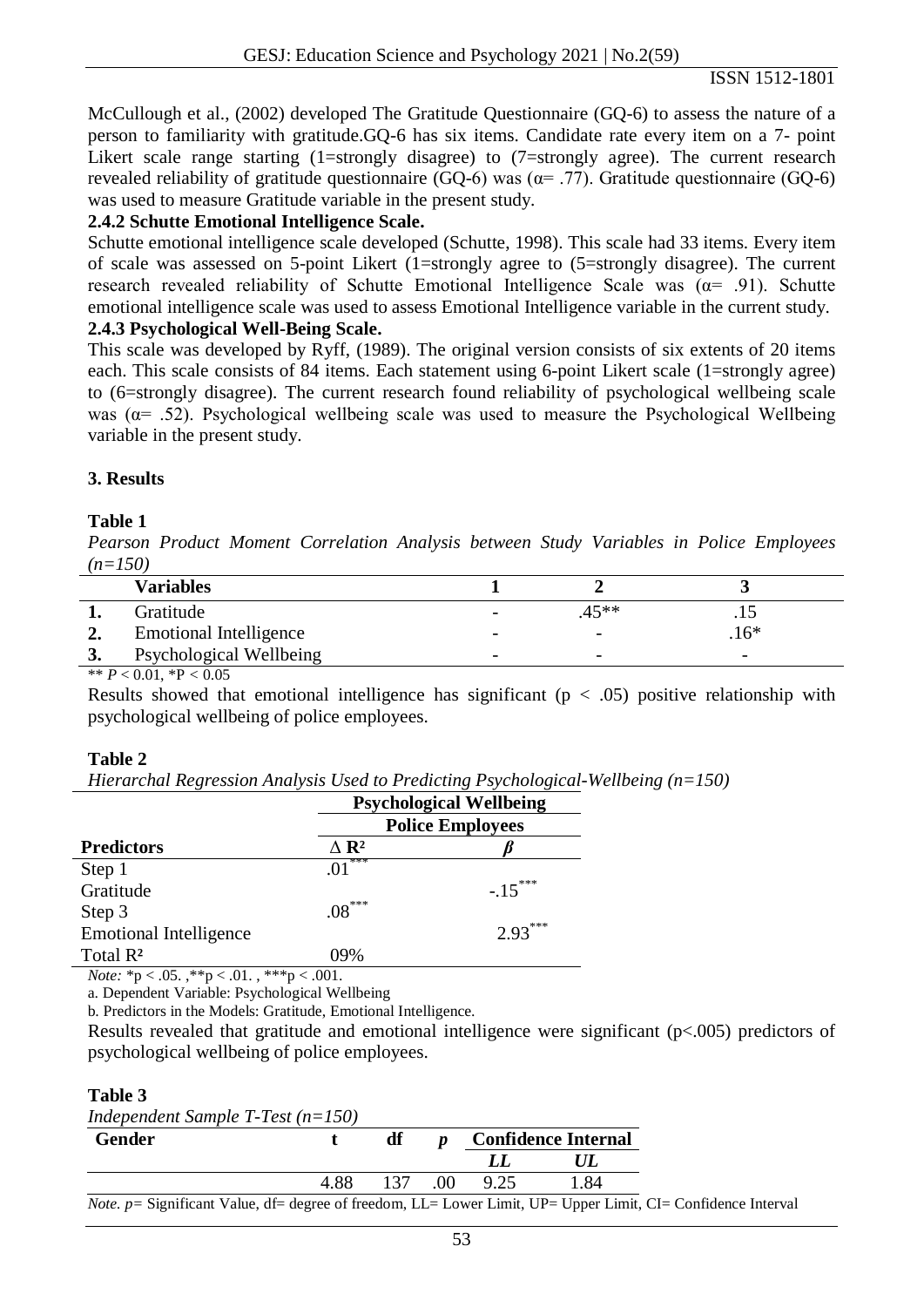Findings revealed a statistical reliable and significant difference of psychological wellbeing between males (M= 317.61) and females (M= 302.06). Psychological wellbeing score was higher in males as compare to females.

## **4. Discussion**

Results of the present research revealed emotional intelligence and psychological wellbeing has significant positive relationship. Another study showed that there is a positive association between emotional intelligence and the dimensions of psychological well-being (Abascal & Díaz, 2015). Previous literature revealed that there is a positive association between emotional intelligence and psychological well-being and its extents (Abraham, Carmeli, Halevy & Jacob Weisberg, 2009). Many studies support the present results that there are some conditions that interlinked with individual's gratitude and well-being (Sansone & Sansone, 2010).

Furthermore, findings also revealed gratitude and emotional intelligence were significant predictors of psychological wellbeing. A research was conducted to examine the efficacy of gratitude put into practice on psychological well-being. The outcome showed that members have heightened feelings of gratefulness and fewer negative affect and physical signs. Results also revealed gratitude was significant predictor of psychological well-being (Kardas et al., 2019). Another research was showed to measure the relationship between emotional intelligence and psychological wellbeing. Results showed that emotional intelligence was constructively predicted psychological wellbeing (Mavroveli et al., 2007). In addition, a research revealed that there is contradiction with this research that gratitude enhances the individual's well-being (Froh et al., 2008).

Moreover, findings of the current study showed that score of psychological wellbeing was higher in males police employees as compare to female police employees. Previous studies support this finding and showed that men scored higher than women in self-acceptance, autonomy and psychological wellbeing as compare to women (Matud, Curbelo & Fortes, 2019). Another study showed men scored higher on physical self-concept, automatic thoughts (positive), constructive thinking, cognitive flexibility, total self-concept, fortitude and psychological wellbeing as compare to women (Roothman, Kirsten & Wissing, 2003).

## **4.1 Limitations and Recommendations**

The sample size of current study was 150. And the sample of current research was short for better understanding. A huge sample size would permit researchers to have more data to evaluate which would provide a better understanding of the topic. It will also improve the validity and reliability of study. When a research is directed with a small sample size there is more margin of error which decreases the validity.

## **4.2 Conclusions**

It is evident from the present study and prior studies that police employees who perceived positive gratitude and have high emotional intelligence leaded towards them to high psychological wellbeing. It is important to understand how these employees are able to adapt to various changes in their lives, and how environmental, physiological, and psychological factors may affect a policy employee's gratitude and psychological wellbeing. My hope is that the present research will offer valuable information for future generations of researchers and health care providers.

## **Acknowledgement**

Working on my MS Thesis has been both a wonderful and overwhelming experience. I am grateful to so many good people for ensuring the time I have spent working on this project has been an unforgettable experience. First of all, I would like to thank my supervisor and my family for the exceptional support, care and encouragement they have given me during these past months. Without their guidance and constant feedback, this project would not have been achievable. I gratefully acknowledge the support I received from the Riphah International University, Lahore, Pakistan that has ensured the completion of this project. I am thankful to the participants Police employees who by agreeing to participate in this research and made this project possible.